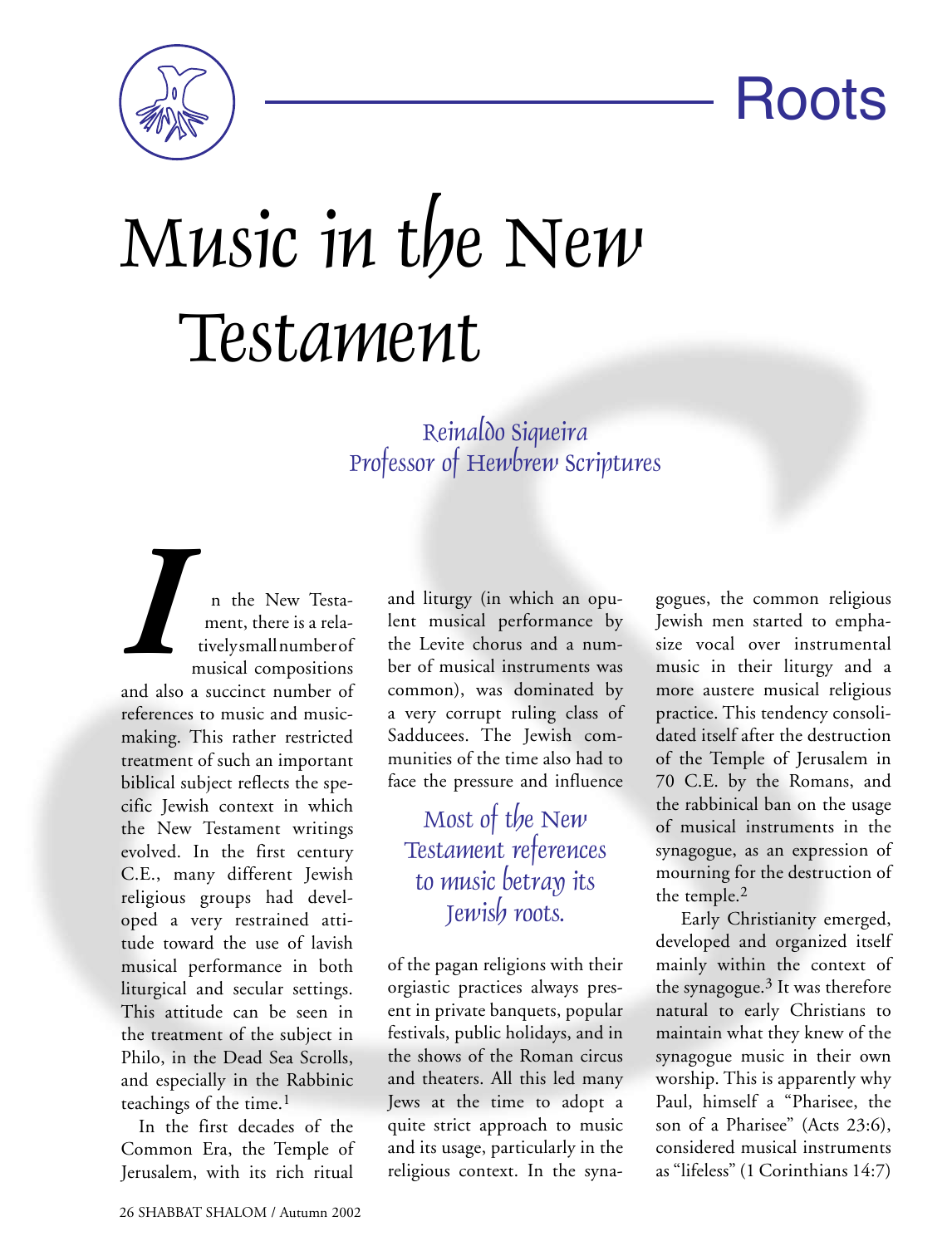A lavish musical picture appears only in relation with John's apocal sptic visions of Heaven and of the future establishment of God's eternal kingdom.

and instead promoted worship in the form of "psalms, hymns and spiritual songs," singing and making "music in your heart to the Lord" (Ephesians 5:19).

Indeed, most of the New



Testament references to music betray its Jewish roots. In Matthew 26:30 and Mark 14:26, it is said that Jesus and his disciples "had sung a hymn" after finishing their Passover supper. We are here inside the context of the Jewish Seder of Passover, which is regularly concluded with the singing of the last part of the "Hallel" (Psalms 113-118) or Psalm 136. Singing, as part of worship and as a form of prayer, as it appears in 1 Corinthians 14:15, 26, Ephesians 5:19 and Colossians 3:16, was and still is the most common liturgical practice in Jewish worship. Both in Ephesians and in Colossians the verb "to sing" is related to other terms that belongs specifically to the Jewish worship context. The sequence "psalms, hymns and songs," that appears in both passages, is also found in the writings of Flavius Josephus (*The Antiquities of the*  *Jews* 7.12.3; 12.7.7), a Jewish writer contemporary with Paul. In Ephesians, the exhortation to sing "psalms, hymns and songs" is followed by the words "always giving thanks to God the Father for everything" (verse 20). *Berakhot* ("thanksgiving") is one of the most common practices in Jewish worship. In Colossians, this same connection appears (3:16-17), but here Paul added another fundamental Jewish concept (verse 5), that of "Peace" (*Shalom*). In 1 Corinthians 14:15-16, "to give thanks" (in Hebrew *levarekh*) is related to the fundamental Jewish worship term "Amen." James makes the same connection between prayer and the singing of psalms (James 5:13), reflecting thereby the common Jewish understanding that the



practice of these characterizes the life of a pious man.4

 Other New Testament passages portray some usage of music in the daily Jewish life of the time. The passages in the Gospels that depict the mourning ceremony for the daughter of Jairus, a president of one of the synagogues in the region around the Lake of Galilee, present the traditional usage of flute



players and singers in funerals at the time (Matthew 9:23; Mark 5:38). Music and dancing were common in parties (Luke 15:25). Many New Testament passages testify to a variety of musical instruments common to the Jewish context of its time such as the flute (Matthew 9:23; 11:17), the cymbals (1 Corinthians 13:1), the *shofar* (Revelation 8:2, 6-12; 9:1-13), and the harp (Revelation 14;2- 3), among others.

A lavish musical picture, in the New Testament, appears only in the book of Revelation, in relation with John's apocalyptic visions of heaven and of the future establishment of God's eternal kingdom. In his visions, John reports aspects of the worship of God by heavenly being and by the chorus of angels (Revelation 5:8-14). The worship is done in the context of the heavenly sanctuary, in which Jesus officiates as Messiah and High Priest. The music is made with harps and a singing that involves the entire creation. In Revelation 7:9-12; 14:1-3; and 15:2-4, we see an eschatological presentation of the group of those who were redeemed now